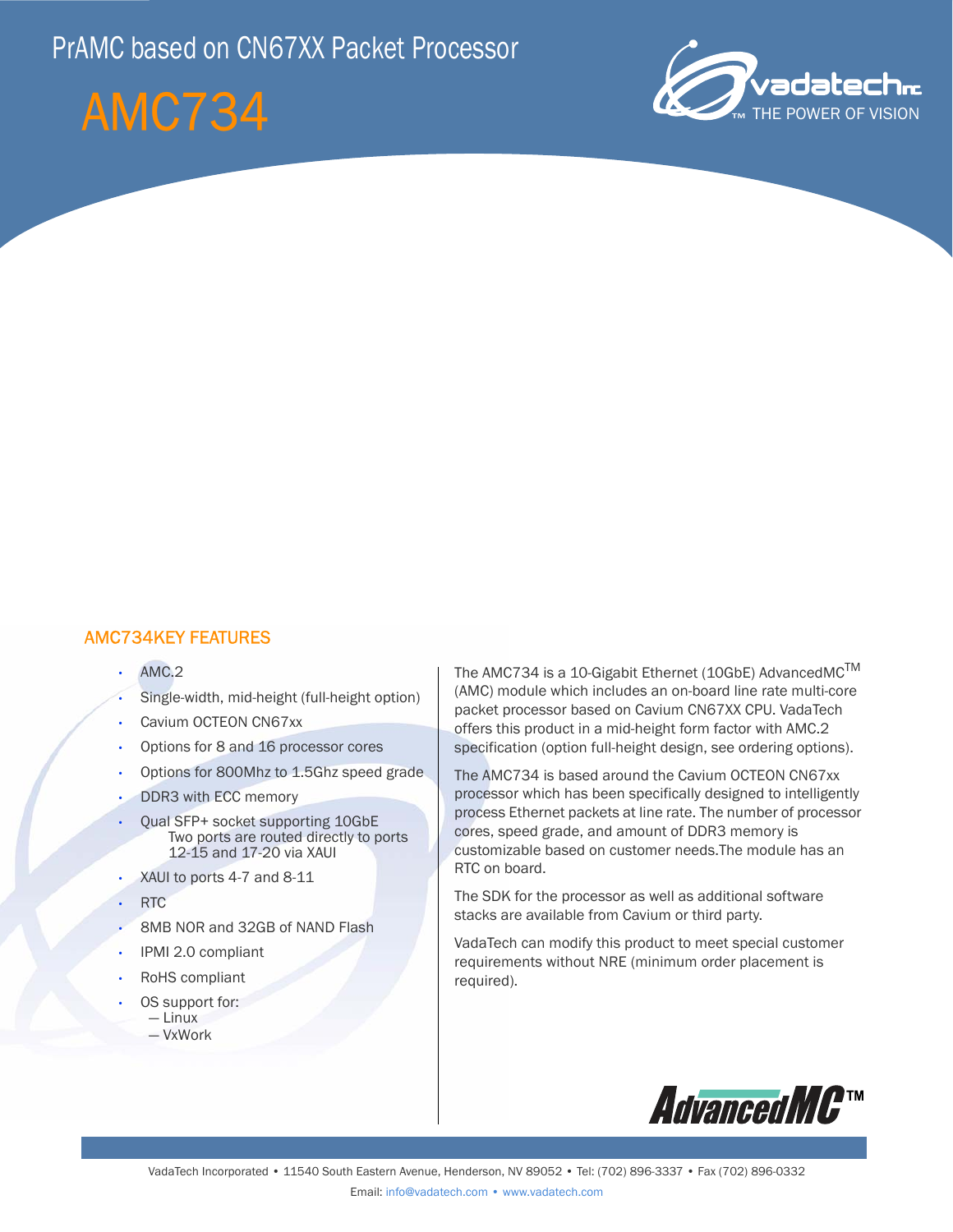# **SPECIFICATIONS**

| <b>Architecture</b>         |                                                                                                                                                                                                                                |                                                                 |
|-----------------------------|--------------------------------------------------------------------------------------------------------------------------------------------------------------------------------------------------------------------------------|-----------------------------------------------------------------|
| Physical                    | <b>Dimensions</b>                                                                                                                                                                                                              | Mid-Height (Full-Height option)                                 |
|                             |                                                                                                                                                                                                                                | Width: 2.89 in. (73.5 mm)                                       |
|                             |                                                                                                                                                                                                                                | Depth: 7.11 in. (180.6 mm)                                      |
| <b>Type</b>                 | AMC 10 GbE                                                                                                                                                                                                                     | PrAMC based on CN67XX                                           |
| <b>Standards</b>            |                                                                                                                                                                                                                                |                                                                 |
| <b>AMC</b>                  | <b>Type</b>                                                                                                                                                                                                                    | AMC <sub>2</sub>                                                |
| <b>Module Management</b>    | <b>IPMI</b>                                                                                                                                                                                                                    | <b>IPMI Version 2.0</b>                                         |
| PCIe                        | Lanes                                                                                                                                                                                                                          | x4 on ports 4-7                                                 |
| <b>Configuration</b>        |                                                                                                                                                                                                                                |                                                                 |
| Power                       | <b>AMC734</b>                                                                                                                                                                                                                  | ~25W (CPU Dependent)                                            |
| Environmental               | Temperature                                                                                                                                                                                                                    | Operating Temperature: 0° to 60° C                              |
|                             |                                                                                                                                                                                                                                | Storage Temperature: -40° to +90° C                             |
|                             | Vibration                                                                                                                                                                                                                      | 1G, 5-500Hz each axis                                           |
|                             | <b>Shock</b>                                                                                                                                                                                                                   | 30Gs each axis                                                  |
|                             | <b>Relative Humidity</b>                                                                                                                                                                                                       | 5 to 95 percent, non-condensing                                 |
| <b>Front Panel</b>          | <b>Interface Connectors</b>                                                                                                                                                                                                    | Dual SFP+, RJ-45. dual micro USB connectors RS-232, IPMI RS-232 |
|                             | <b>LEDs</b>                                                                                                                                                                                                                    | <b>IPMI Management Control</b>                                  |
|                             |                                                                                                                                                                                                                                | Activity/Link and two user defined                              |
|                             | Mechanical                                                                                                                                                                                                                     | Hot Swap Ejector Handle                                         |
| Software Support            | <b>Operating Systems</b>                                                                                                                                                                                                       | Linux and VxWorks                                               |
| <b>Other</b>                |                                                                                                                                                                                                                                |                                                                 |
| <b>MTBF</b>                 | MIL Handbook 217-F >TBD                                                                                                                                                                                                        |                                                                 |
| <b>Certifications</b>       | Designed to meet FCC, CE and UL certifications where applicable                                                                                                                                                                |                                                                 |
| <b>Standards</b>            | VadaTech is certified to both the ISO9001:2000 and AS9100B:2004 standards                                                                                                                                                      |                                                                 |
| Compliance                  | RoHS and NEBS                                                                                                                                                                                                                  |                                                                 |
| Warranty                    | Two (2) years                                                                                                                                                                                                                  |                                                                 |
| <b>Trademarks and Logos</b> | The VadaTech logo is a registered trademark of VadaTech, Inc. Other registered trademarks are the property of their                                                                                                            |                                                                 |
|                             | respective owners. AdvancedMC <sup>TM</sup> and the AdvancedTCA <sup>TM</sup> logo are trademarks of the PCI Industrial Computers<br>Manufacturers Group. All rights reserved. Specification subject to change without notice. |                                                                 |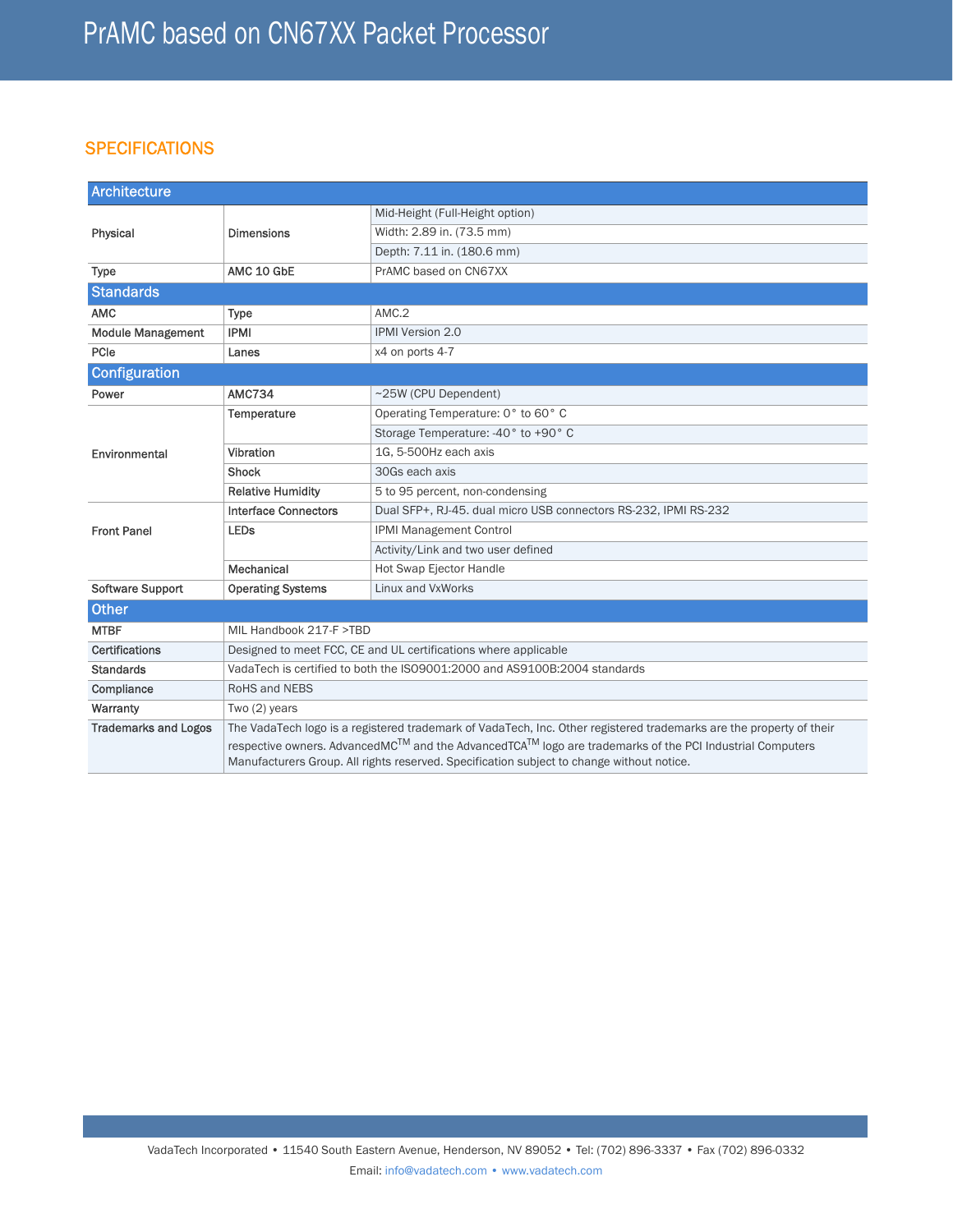

FIGURE 1. AMC734 Functional Block Diagram



FIGURE 2. AMC734 Front Panel